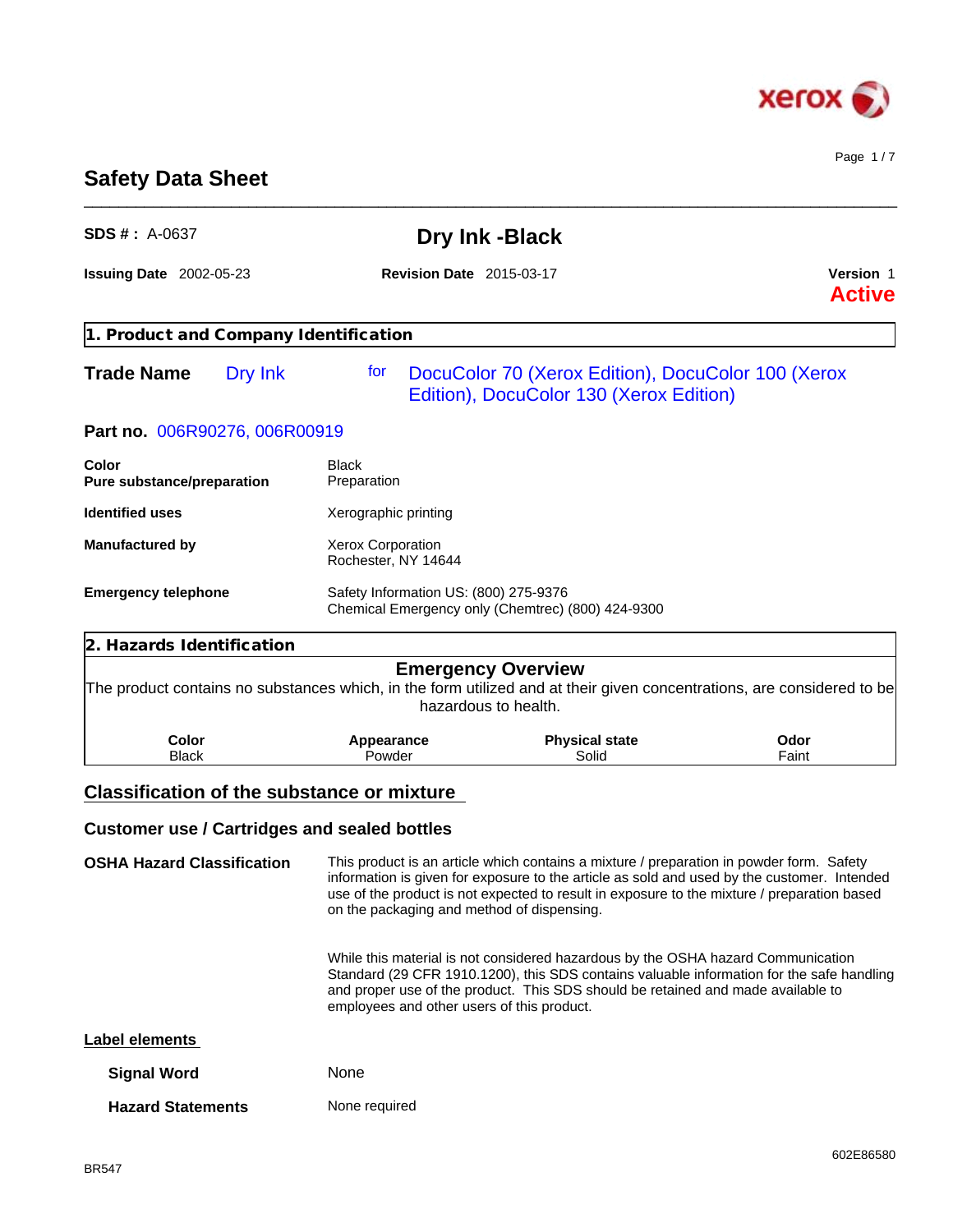

# \_\_\_\_\_\_\_\_\_\_\_\_\_\_\_\_\_\_\_\_\_\_\_\_\_\_\_\_\_\_\_\_\_\_\_\_\_\_\_\_\_\_\_\_\_\_\_\_\_\_\_\_\_\_\_\_\_\_\_\_\_\_\_\_\_\_\_\_\_\_\_\_\_\_\_\_\_\_\_\_\_\_\_\_\_\_\_\_\_\_\_\_\_\_ **SDS # :** A-0637 **Dry Ink -Black** Page 2 / 7

| <b>Precautionary Statements</b>                              | None required                                                                                                                                                                |
|--------------------------------------------------------------|------------------------------------------------------------------------------------------------------------------------------------------------------------------------------|
| <b>Potential Health Effects</b>                              |                                                                                                                                                                              |
| <b>Principle Routes of Exposure</b><br><b>Acute toxicity</b> | Inhalation                                                                                                                                                                   |
| <b>Eyes</b>                                                  | No known effect                                                                                                                                                              |
| <b>Skin</b>                                                  | No known effect                                                                                                                                                              |
| <b>Inhalation</b>                                            | No known effect                                                                                                                                                              |
| Ingestion                                                    | No known effect                                                                                                                                                              |
| <b>Chronic effects</b>                                       |                                                                                                                                                                              |
| <b>Main symptoms</b>                                         | Overexposure may cause:<br>mild respiratory irritation similar to nuisance dust.                                                                                             |
| <b>Aggravated medical conditions</b>                         | None under normal use conditions                                                                                                                                             |
| <b>Environmental hazard</b>                                  | The environmental impact of this product has not been fully investigated. However, this<br>preparation is not expected to present significant adverse environmental effects. |

# 3. Composition/Information on Ingredients

| <b>Chemical Name</b> | <b>CAS-No</b> | Weight % |
|----------------------|---------------|----------|
| Polvester resin      | 39382-25-7    | 90-98    |
| Carbon Black         | 1333-86-4     |          |
| Titanium dioxide     | 13463-67-7    |          |

#### 4. First Aid Measures

| Rinse mouth with water and afterwards drink plenty of water or milk<br>Ingestion |                                        | <b>Skin contact</b><br>Wash skin with soap and water | Immediately flush with plenty of water. After initial flushing, remove any contact lenses and<br>Eye contact<br>continue flushing for at least 15 minutes. |
|----------------------------------------------------------------------------------|----------------------------------------|------------------------------------------------------|------------------------------------------------------------------------------------------------------------------------------------------------------------|
|                                                                                  | Move to fresh air<br><b>Inhalation</b> |                                                      |                                                                                                                                                            |
|                                                                                  |                                        |                                                      |                                                                                                                                                            |
|                                                                                  |                                        |                                                      |                                                                                                                                                            |
|                                                                                  |                                        |                                                      |                                                                                                                                                            |
|                                                                                  |                                        |                                                      |                                                                                                                                                            |

# 5. Fire-Fighting Measures

| <b>Flammable properties</b>    | Not flammable. Will not readily ignite                            |
|--------------------------------|-------------------------------------------------------------------|
| <b>Flash point</b>             | Not applicable                                                    |
| Suitable extinguishing media   | Use water spray or fog; do not use straight streams, Foam         |
| Unsuitable extinguishing media | Do not use a solid water stream as it may scatter and spread fire |
|                                |                                                                   |

# **Specific hazards arising from the chemical**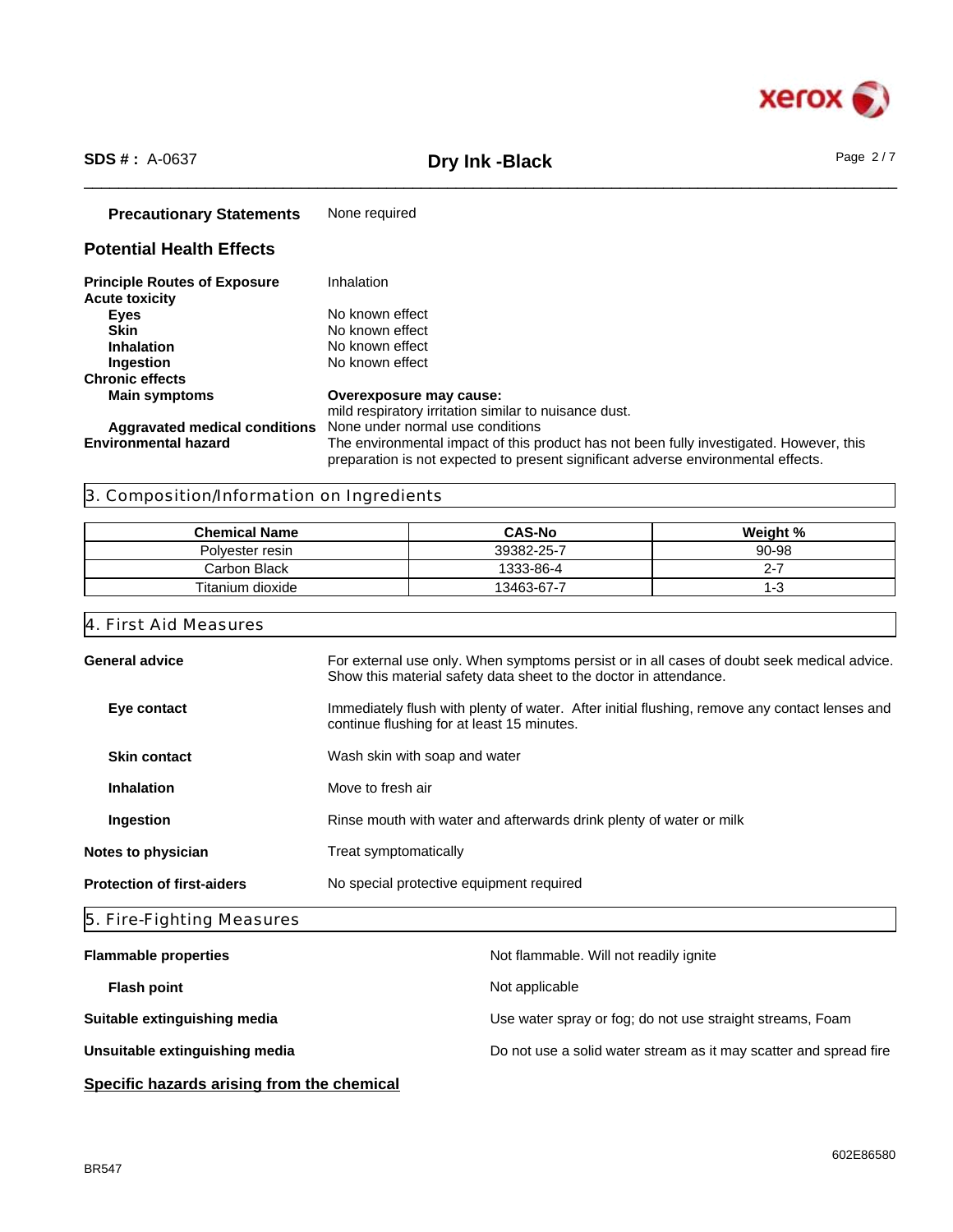

\_\_\_\_\_\_\_\_\_\_\_\_\_\_\_\_\_\_\_\_\_\_\_\_\_\_\_\_\_\_\_\_\_\_\_\_\_\_\_\_\_\_\_\_\_\_\_\_\_\_\_\_\_\_\_\_\_\_\_\_\_\_\_\_\_\_\_\_\_\_\_\_\_\_\_\_\_\_\_\_\_\_\_\_\_\_\_\_\_\_\_\_\_\_ **SDS # :** A-0637 **Dry Ink -Black** Page 3 / 7

| <b>Hazardous combustion products</b>    | Hazardous decomposition products due to incomplete                   |
|-----------------------------------------|----------------------------------------------------------------------|
|                                         | combustion                                                           |
|                                         | Carbon oxides                                                        |
|                                         | Nitrogen oxides (NOx)                                                |
| <b>Explosion Data</b>                   |                                                                      |
| <b>Sensitivity to Mechanical Impact</b> | Not impact sensitive                                                 |
| <b>Sensitivity to Static Discharge</b>  | Fine dust dispersed in air, in sufficient concentrations, and in the |
|                                         | presence of an ignition source is a potential dust explosion         |
|                                         | hazard                                                               |
|                                         |                                                                      |

#### **Protective Equipment and Precautions for Firefighters**

In the event of fire and/or explosion do not breathe fumes. Wear fire/flame resistant/retardant clothing. Use self-contained pressure-demand breathing apparatus if needed to prevent exposure to smoke or airborne toxins.

| 6. Accidental Release Measures                  |                                                                                                                                                                              |  |  |
|-------------------------------------------------|------------------------------------------------------------------------------------------------------------------------------------------------------------------------------|--|--|
| <b>Personal Precautions</b>                     | Avoid breathing dust                                                                                                                                                         |  |  |
| <b>Environmental Precautions</b>                | No special environmental precautions required                                                                                                                                |  |  |
| <b>Methods for containment</b>                  | Prevent dust cloud                                                                                                                                                           |  |  |
| Methods for cleaning up                         | Prevent dust cloud. Sweep up or vacuum up spillage and collect in suitable container for<br>disposal. Use non-sparking tools and equipment.                                  |  |  |
| <b>Other Information</b>                        | The environmental impact of this product has not been fully investigated. However, this<br>preparation is not expected to present significant adverse environmental effects. |  |  |
| 7. Handling and Storage                         |                                                                                                                                                                              |  |  |
| Advice on safe handling                         | Handle in accordance with good industrial hygiene and safety practice<br>Avoid dust accumulation in enclosed space<br>Prevent dust cloud                                     |  |  |
| <b>Technical measures/Storage</b><br>conditions | Keep container tightly closed in a dry and well-ventilated place<br>Store at room temperature                                                                                |  |  |
| <b>Hygiene measures</b>                         | None under normal use condtions                                                                                                                                              |  |  |

#### **Exposure guidelines Product information**

| <b>ACGIH TLV TWA</b>        | 10 mg/m <sup>3</sup> (inhalable particles) |
|-----------------------------|--------------------------------------------|
| <b>ACGIH TLV TWA</b>        | 3 mg/m <sup>3</sup> (respirable dust)      |
| <b>OSHA PEL TWA</b>         | 15 mg/m <sup>3</sup> (total dust)          |
| <b>OSHA PEL TWA</b>         | 5 mg/m <sup>3</sup> (respirable dust)      |
| <b>Xerox Exposure Limit</b> | 2.5 mg/m <sup>3</sup> (total dust)         |
| <b>Xerox Exposure Limit</b> | 0.4 mg/m <sup>3</sup> (respirable dust)    |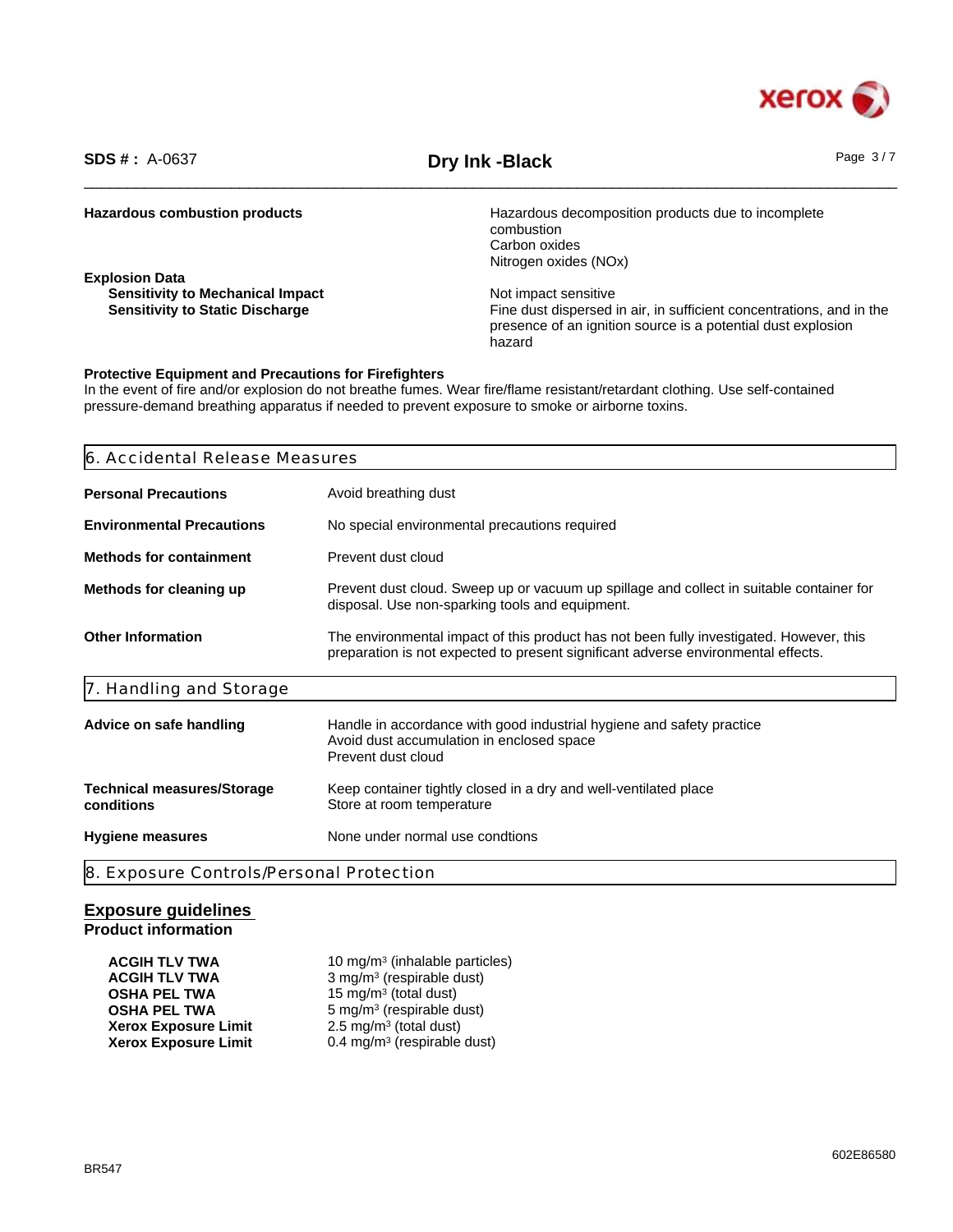

\_\_\_\_\_\_\_\_\_\_\_\_\_\_\_\_\_\_\_\_\_\_\_\_\_\_\_\_\_\_\_\_\_\_\_\_\_\_\_\_\_\_\_\_\_\_\_\_\_\_\_\_\_\_\_\_\_\_\_\_\_\_\_\_\_\_\_\_\_\_\_\_\_\_\_\_\_\_\_\_\_\_\_\_\_\_\_\_\_\_\_\_\_\_ **SDS # :** A-0637 **Dry Ink -Black** Page 4 / 7

#### **Other Information**

The results obtained from a Xerox sponsored Chronic Toner Inhalation Study demonstrated no lung changes in rats for the lowest (1 mg/m<sup>3</sup> ) exposure level (the level most relevant to potential human exposure). A very slight degree of fibrosis was noted in 25% of animals at the middle (4mg/m<sup>3</sup>) exposure level, while a slight degree of fibrosis was noted in all the animals at the highest (16 mg/m<sup>3</sup> ) exposure level. These findings are attributed to "lung overloading", a generic response to excessive amounts of any dust retained in the lungs for a prolonged period. This study was conducted using a special test toner to comply with an EPA testing protocol.

### **Occupational Exposure Controls**

| <b>Engineering measures</b> | None under normal use conditions |  |
|-----------------------------|----------------------------------|--|
|-----------------------------|----------------------------------|--|

## **Personal Protective Equipment**

#### **Customer use / Cartridges and sealed bottles**

| <b>Respiratory protection</b> | No special protective equipment required |
|-------------------------------|------------------------------------------|
| <b>Eye/Face protection</b>    | No special protective equipment required |
| Skin and body protection      | No special protective equipment required |
| <b>Hand protection</b>        | No special protective equipment required |

#### 9. Physical and Chemical Properties

| Appearance<br><b>Odor threshold</b><br>рH<br><b>Flash point</b> | Powder<br>Not applicable<br>Not applicable<br>Not applicable |                                              | Odor<br><b>Physical state</b><br>Color<br><b>Boiling</b> | Faint<br>Solid<br>Black<br>Not applicable                                                    |
|-----------------------------------------------------------------|--------------------------------------------------------------|----------------------------------------------|----------------------------------------------------------|----------------------------------------------------------------------------------------------|
| <b>Softening point</b>                                          | 49 - 60 °C / 120 - 140 °F                                    |                                              | point/range<br><b>Autoignition</b><br>temperature        | Not applicable                                                                               |
| <b>Flammability Limits in Air</b>                               |                                                              | Not applicable                               |                                                          |                                                                                              |
| <b>Explosive properties</b>                                     |                                                              | source is a potential dust explosion hazard. |                                                          | Fine dust dispersed in air, in sufficient concentrations, and in the presence of an ignition |
| Vapor pressure                                                  |                                                              | Not applicable                               |                                                          |                                                                                              |
| Vapor density                                                   |                                                              | Not applicable                               |                                                          |                                                                                              |
| <b>Water solubility</b>                                         |                                                              | Negligible                                   |                                                          |                                                                                              |
| <b>Viscosity</b>                                                |                                                              | Not applicable                               |                                                          |                                                                                              |
| <b>Partition coefficient</b>                                    |                                                              | Not applicable                               |                                                          |                                                                                              |
| <b>Evaporation rate</b>                                         |                                                              | Not applicable                               |                                                          |                                                                                              |
| Melting point/range                                             |                                                              | Not determined                               |                                                          |                                                                                              |
| <b>Freezing point</b>                                           |                                                              | Not applicable                               |                                                          |                                                                                              |
| <b>Decomposition temperature</b>                                |                                                              | Not determined                               |                                                          |                                                                                              |
| <b>Specific gravity</b>                                         |                                                              | $\sim$                                       |                                                          |                                                                                              |

#### 10. Stability and Reactivity

**Reactivity Reactivity No dangerous reaction known under conditions of normal use**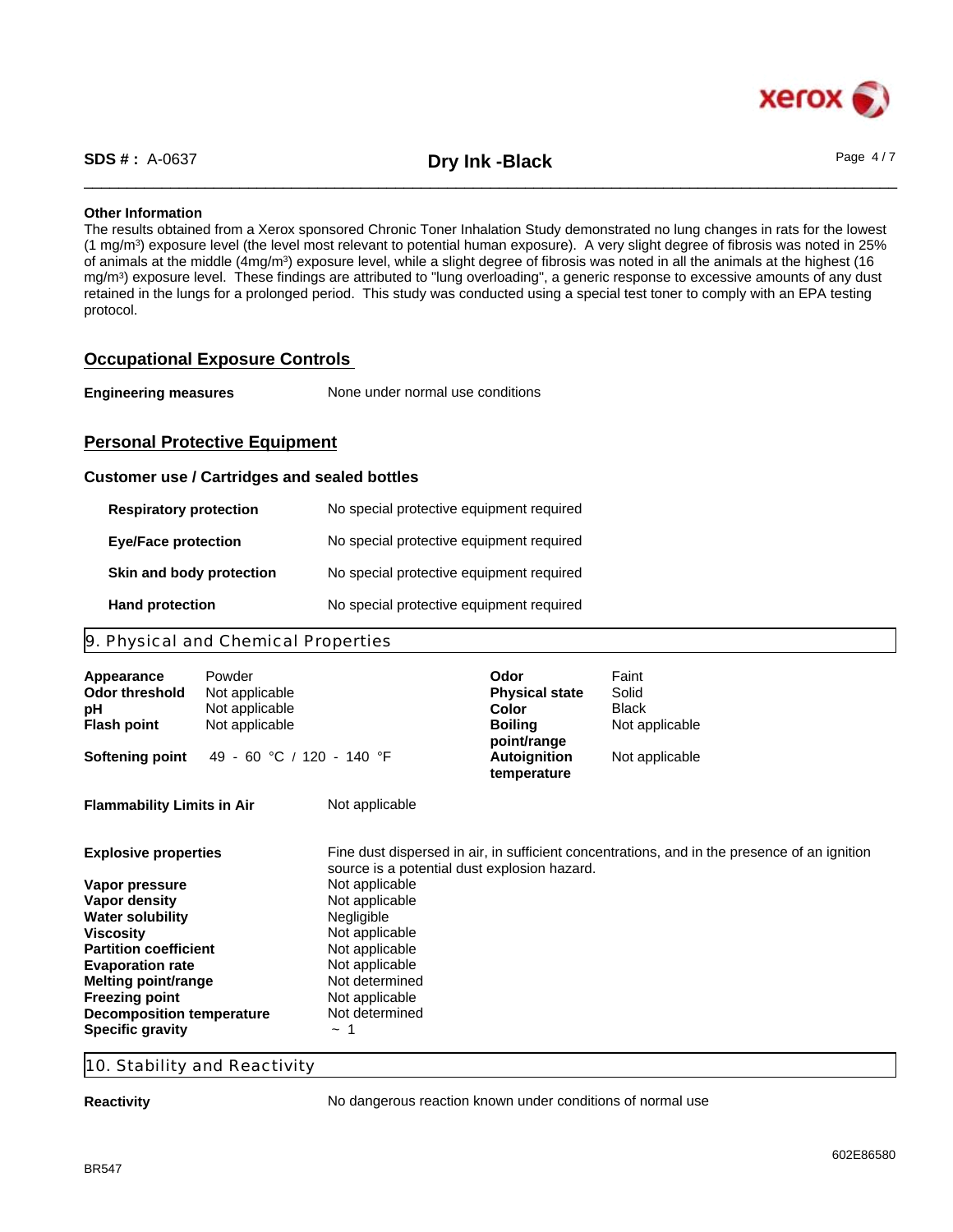

| <b>SDS #: A-0637</b>                                                        | Dry Ink - Black                                                                                                                                                   | Page $5/7$ |
|-----------------------------------------------------------------------------|-------------------------------------------------------------------------------------------------------------------------------------------------------------------|------------|
| <b>Stability</b>                                                            | Stable under normal conditions                                                                                                                                    |            |
| Incompatible products                                                       | None                                                                                                                                                              |            |
| <b>Conditions to Avoid</b>                                                  | Prevent dust cloud<br>Fine dust dispersed in air, in sufficient concentrations, and in the presence of an ignition<br>source is a potential dust explosion hazard |            |
| Hazardous Decomposition Products None under normal use                      |                                                                                                                                                                   |            |
| Hazardous polymerization does not occur.<br><b>Hazardous polymerization</b> |                                                                                                                                                                   |            |
| <b>Hazardous reactions</b>                                                  | None under normal processing                                                                                                                                      |            |
| 11. Toxicological Information                                               |                                                                                                                                                                   |            |

The toxicity data noted below is based on the test results of similar reprographic materials.

Titanium dioxide 2B

#### **Acute toxicity**

| <b>Product information</b> |                                                                                      |                                              |            |
|----------------------------|--------------------------------------------------------------------------------------|----------------------------------------------|------------|
| <b>Irritation</b>          |                                                                                      | No skin irritation, No eye irritation        |            |
| LD50 Oral                  | $> 5$ g/kg (rat)                                                                     |                                              |            |
| <b>LD50 Dermal</b>         | $> 5$ g/kg (rabbit)                                                                  |                                              |            |
| <b>LC50 Inhalation:</b>    |                                                                                      | $> 5$ mg/L (rat, 4 hr)                       |            |
| <b>Eyes</b>                | No known effect                                                                      |                                              |            |
| <b>Skin</b>                | No known effect                                                                      |                                              |            |
| <b>Inhalation</b>          | No known effect                                                                      |                                              |            |
| Ingestion                  | No known effect                                                                      |                                              |            |
| <b>Chronic toxicity</b>    |                                                                                      |                                              |            |
| <b>Product information</b> |                                                                                      |                                              |            |
| <b>Chronic effects</b>     |                                                                                      | No known effects under normal use conditions |            |
| <b>Main symptoms</b>       | <b>Overexposure may cause:</b> mild respiratory irritation similar to nuisance dust. |                                              |            |
|                            | <b>Aggravated medical conditions</b> None under normal use conditions                |                                              |            |
| Carcinogenicity            |                                                                                      | See "Other Information" in this section.     |            |
| <b>Chemical Name</b>       |                                                                                      | <b>IARC</b>                                  | <b>NTP</b> |
| Carbon Black               |                                                                                      | 2B                                           |            |

#### **Other information**

The IARC (International Agency for Research on Cancer) has listed carbon black as "possibly carcinogenic to humans". The classification is based on studies evaluating pure, "free" carbon black. In contrast, toner is a formulation composed of specially prepared polymer and a small amount of carbon black (or other pigment). In the process of making toner, the small amount of carbon black becomes encapsulated within a matrix. Xerox has performed extensive testing of toner, including a chronic bioassay (test for potential carcinogenicity). Exposure to toner did not produce evidence of cancer in exposed animals. The results were submitted to regulatory agencies and published extensively.

The IARC (International Agency for Research on Cancer) has listed titanium dioxide as "possibly carcinogenic to humans". The classification is based on studies in rats using pure, unbound TiO2. Based on the review of available study results, when this product is used as intended, Xerox has concluded that the presence of titanium dioxide in this mixture does not present an increased risk of lung cancer or chronic respiratory disease.

**Other toxic effects Product information Sensitization**

No sensitization responses were observed. **Mutagenic effects** Not mutagenic in AMES Test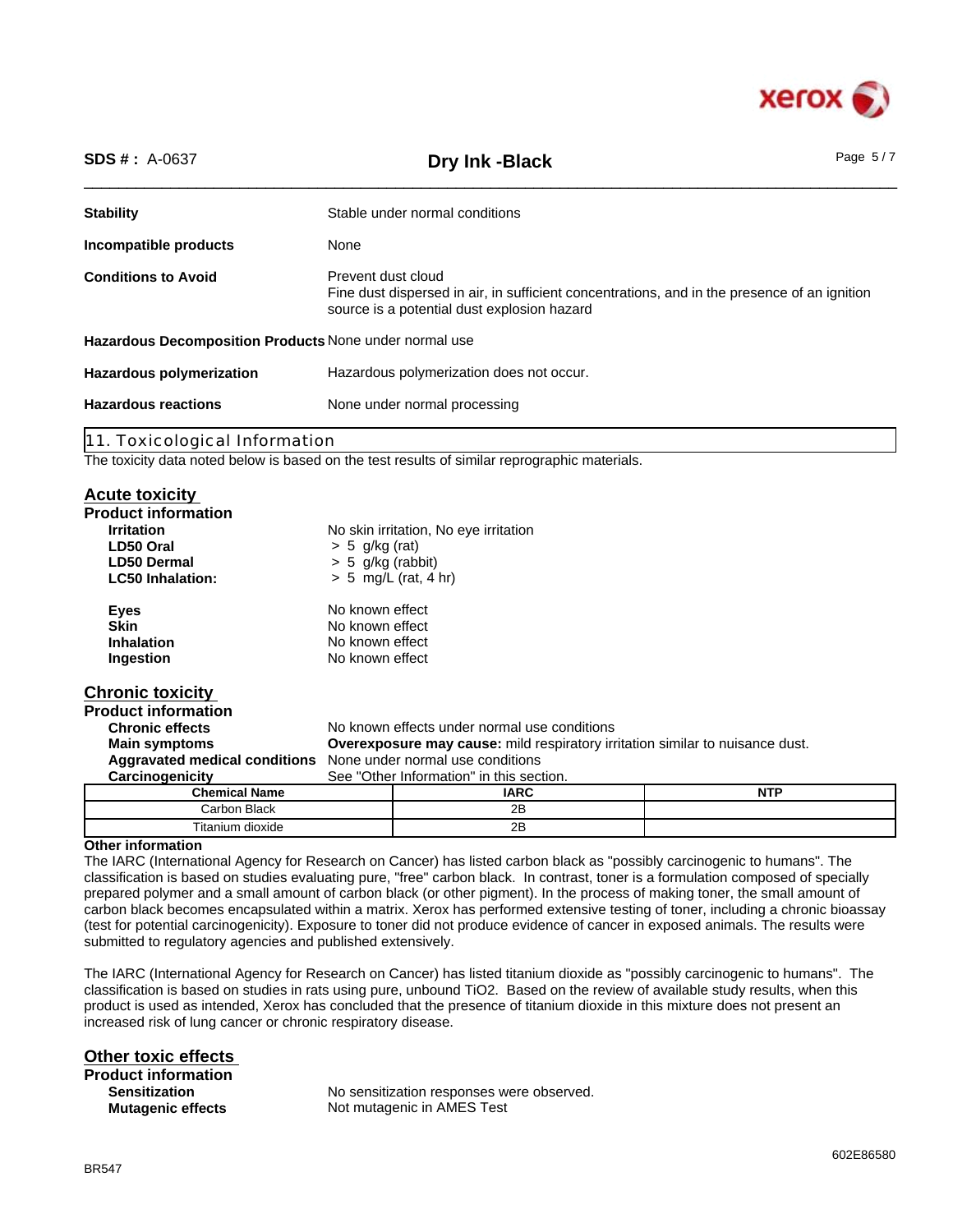

\_\_\_\_\_\_\_\_\_\_\_\_\_\_\_\_\_\_\_\_\_\_\_\_\_\_\_\_\_\_\_\_\_\_\_\_\_\_\_\_\_\_\_\_\_\_\_\_\_\_\_\_\_\_\_\_\_\_\_\_\_\_\_\_\_\_\_\_\_\_\_\_\_\_\_\_\_\_\_\_\_\_\_\_\_\_\_\_\_\_\_\_\_\_ **SDS # :** A-0637 **Dry Ink -Black** Page 6 / 7

| <b>Target organ effects</b> | None known     |
|-----------------------------|----------------|
| Other adverse effects       | None known     |
| <b>Aspiration Hazard</b>    | Not applicable |

|  | 12. Ecological Information |  |
|--|----------------------------|--|
|  |                            |  |

#### **Ecotoxicity**

The environmental impact of this product has not been fully investigated. However, this preparation is not expected to present significant adverse environmental effects.

| 13. Disposal Considerations   |                                                                                                                                                                                                                                                                                                                                                                                                                                                                                                                                |  |  |  |
|-------------------------------|--------------------------------------------------------------------------------------------------------------------------------------------------------------------------------------------------------------------------------------------------------------------------------------------------------------------------------------------------------------------------------------------------------------------------------------------------------------------------------------------------------------------------------|--|--|--|
| <b>Waste Disposal Methods</b> | This material, as supplied, is not a hazardous waste according to Federal regulations (40<br>CFR 261). This material could become a hazardous waste if it is mixed with or otherwise<br>comes in contact with a hazardous waste, if chemical additions are made to this material, or<br>if the material is processed or otherwise altered. Consult 40 CFR 261 to determine whether<br>the altered material is a hazardous waste. Consult the appropriate state, regional, or local<br>regulations for additional requirements. |  |  |  |
| <b>Contaminated packaging</b> | Dispose of in accordance with local regulations.                                                                                                                                                                                                                                                                                                                                                                                                                                                                               |  |  |  |
| 14. Transport Information     |                                                                                                                                                                                                                                                                                                                                                                                                                                                                                                                                |  |  |  |
| <b>Note</b>                   | This material is not subject to regulation as a hazardous material for shipping.                                                                                                                                                                                                                                                                                                                                                                                                                                               |  |  |  |
|                               |                                                                                                                                                                                                                                                                                                                                                                                                                                                                                                                                |  |  |  |

# 15. Regulatory Information

#### **OSHA Regulatory Status**

This product is an article which contains a mixture / preparation in powder form. Safety information is given for exposure to the article as sold and used by the customer. Intended use of the product is not expected to result in exposure to the mixture / preparation based on the packaging and method of dispensing.

While this material is not considered hazardous by the OSHA hazard Communication Standard (29 CFR 1910.1200), this SDS contains valuable information for the safe handling and proper use of the product. This SDS should be retained and made available to employees and other users of this product.

## **International Inventories**

**TSCA** Complies<br> **DSL/NDSL** Complies **DSL/NDSL** 

#### **U.S. Federal Regulations SARA 313**

Section 313 of Title III of the Superfund Amendments and Reauthorization Act of 1986 (SARA). This product does not contain any chemicals which are subject to the reporting requirements of the Act and Title 40 of the Code of Federal Regulations, Part 372. **Clean Water Act**

This product is not regulated as a pollutant pursuant to the Clean Water Act (40 CFR 122.21 and 40 CFR 122.42).

**Clean Air Act, Section 112 Hazardous Air Pollutants (HAPs) (see 40 CFR 61)**

This product is not regulated as a hazardous air pollutant (HAPS) under Section 112 of the Clean Air Act Amendments of 1990.